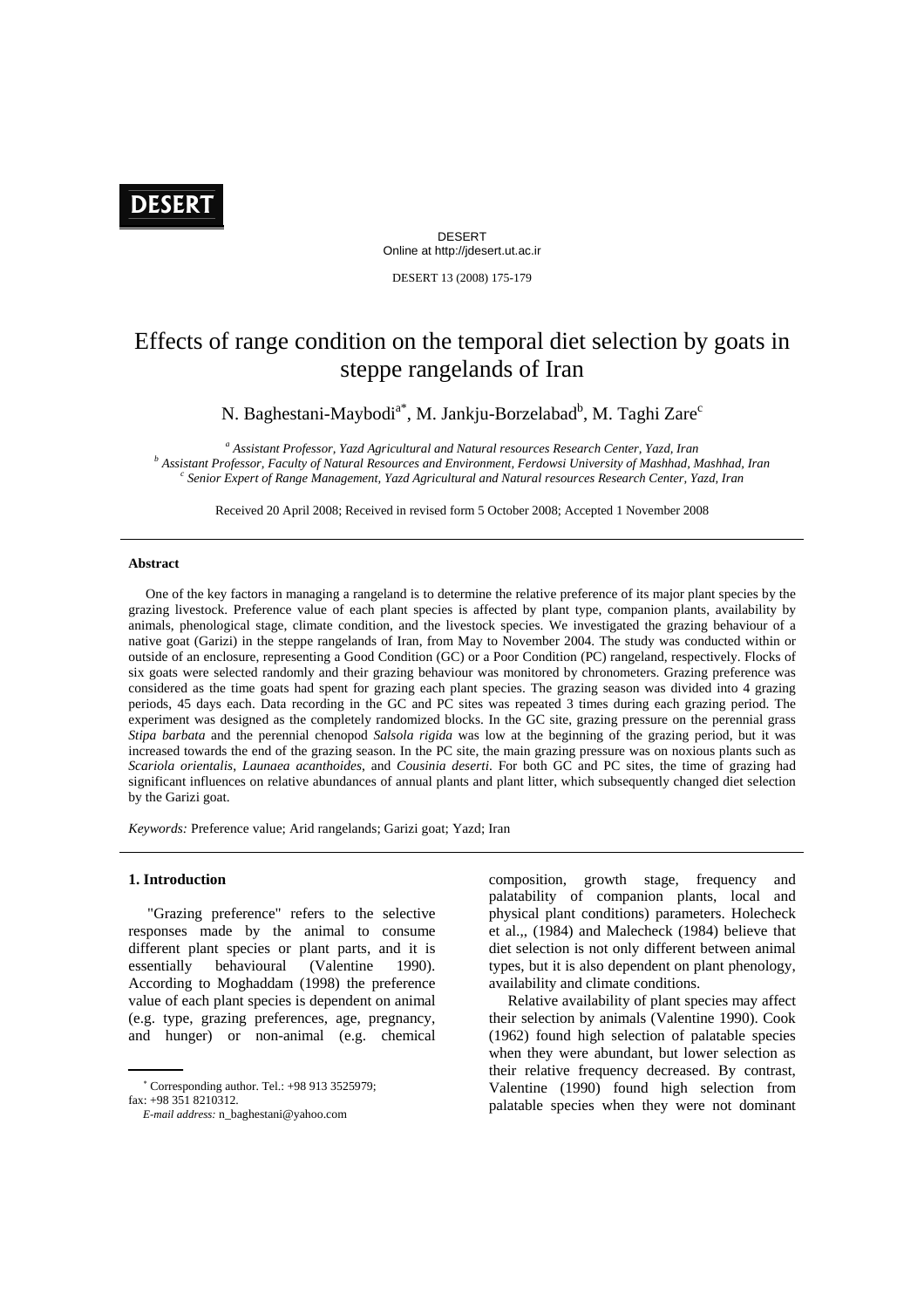species in the community, or even under moderate grazing pressure. Welch et al (1987) studied sheep grazing on 21 varieties of sagebrush and found 60-70% consumption from palatable varieties as compared with less than 15% from other varieties. In separate studies, Maywald et al.,, (1998) found different degrees of palatability for male or female stands of *Atriplex canscence*. Kronberg and Walker (1990) found greater importance of site condition than animal race; both Dakota and Idaho sheep preferred Dakota plant ecotypes more than Idaho's.

 Palatability may differ during different times of a year, grazing season or even a day. Pain and Rayan (2000) found higher palatability in the evening than in the morning. A study on eight grass species of Great Basin, USA, revealed greater differences in their preference value during active growth than in dormant periods (Ganskopp et al., 1997). Beghstani and Arzani (2005) reported that climate conditions in the year of study can significantly affect the preference value of range plants. In the years with above average rainfall, the highest grazing preference was found for annual plants as well as for the perennial semi-shrub *Salsola rigida*; whereas in dry years perennial grass *Stipa barbata* gained the highest preference value.

 To sum up the above literature, "preference value" is affected by plant type, companion plants, availability by animals, phenological stage, climate condition, and the livestock species.

 This experiment was performed to find out major sources of goat diet in a steppe rangeland. The two critical questions this research was aimed to answer were: (1) how site condition may affect palatability of plant species for livestock grazing and (2) how diet selection may be changed over time. This experiment has been conducted as a case study in the steppe rangelands of central parts

of Iran; however, its results and methods of investigation shall be applicable for similar rangelands within the country or across the globe.

#### **2. Materials and methods**

#### *2.1. Study area*

 The study was conducted within two neighbouring sites that were located inside or outside the Nir Range Research Station (NRRS), Yazd, Iran. Both sites had been similarly managed before 1985, when the enclosure was made around the NRRS. The site inside NRRS had been enclosed from animal grazing for 13 years (1986- 1999) and then moderately grazed under a rotational grazing system; hence, it was named as Good Condition (GC) site. Outside of the NRRS had been highly grazed during the all growth seasons so it was named as Poor Condition (PC) site (Table 1). Growth season in this area starts from early April and lasts till early June for annuals, but till late November for perennial shrubs. Grazing season starts from early June and continues till mid-November. According to the Amberge classification (Khalili 1981) the climate of the study area is cold and dry, and according to the bio-climatic classification (Sheidaei 1969), it is steppe rangeland. Average annual rainfall for a period of 19 years (1986-2005) is 144 mm. The total rainfall in the year of study (2004) was 208 mm. Major plant species, in the year of study, in the GC site were *Salsola rigida*, *Stipa barbata*, *Artemisia sieberi*, and the major plant species in the PC site were *Launea acanthoides* and *Scariola orientalis*. There were also some annual plant species and perennial herbs that their yield and abundance were highly dependent on the seasonal rainfall (Baghstani Maybodi 2006).

Table 1. Average yield and percent composition of the major plant species in the Good

|  | Condition (GC) and Poor Condition (PC) sites (2004). |               |       |                     |      |
|--|------------------------------------------------------|---------------|-------|---------------------|------|
|  | Plant species                                        | Yield (Kg/ha) |       | Percent composition |      |
|  |                                                      | GC            | PС    | GC                  | PС   |
|  | Salosa rigida                                        | 136.9         | 2.7   | 27.3                | 0.9  |
|  | Artemisia sieberi                                    | 47.2          | 46.9  | 9.4                 | 16.2 |
|  | Stipa barbata                                        | 113.1         | 8.0   | 22.5                | 2.8  |
|  | Noaea mucronata                                      | 8.9           | 16.2  | 1.8                 | 5.6  |
|  | Scariola orientalis                                  | 79.0          | 123.6 | 15.7                | 42.6 |
|  | Launaea acanthodes                                   | 7.8           | 53.5  | 1.6                 | 18.4 |
|  | Other prennials                                      | 47.6          | 33.7  | 9.5                 | 11.6 |
|  | Sum of perennials                                    | 440.6         | 284.6 | 87.7                | 98.1 |
|  | Sum of annuals                                       | 61.5          | 5.5   | 12.2                | 1.9  |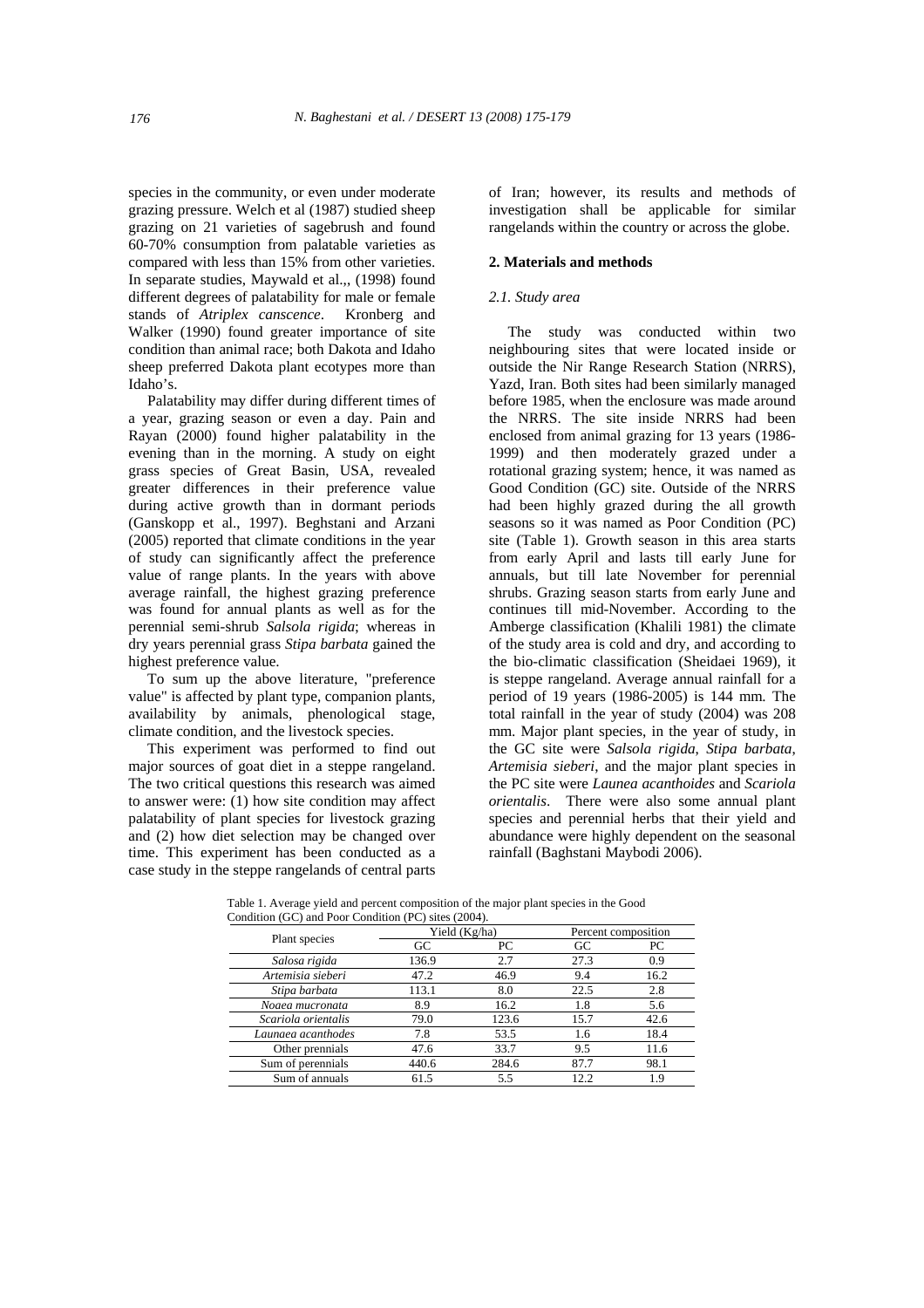#### *2.2. Methods*

 For measuring plant cover and forage production, 2×1 meter quadrates were used, with the total quadrate numbers in each site amounting to 150. Total plant cover was estimated by measuring the occupied plot area for each plant species. Herbage yield was measured by using the clipping method, in which plants were cut in 2 cm above soil surface. The current year growth of each harvested plant was then separated in the laboratory. The major livestock grazer in the area was native goat (Garizi), so it was selected for studying the preference values of range plants. For each site a separate goat flock was selected randomly. Each flock consisted of 6 goats, which were randomly selected at the time of the first measurement in June 2004. The grazing season (June-November) was divided into four grazing periods, 45 days each.

 Grazing preferences of goats (for eating each plant species) was monitored via a chronometry method. In this method, grazing preference was calculated as the time goats were spending for grazing each plant species (Moghaddam, 1998, Baghestani Maybodi and Arzani, 2005). Sampling was conducted on selected goats within each flock, which were grazing in good condition (GC) or in poor condition (PC) sites. Data recording was repeated 3 times within each grazing period, and then averaged as one representative record for each grazing period. Data recording started 2 hours after goats began grazing in the morning. Each animal was monitored for 30 minutes. Preference values measured for each goat of a flock in repeated 3 times were averaged and considered as one replication for each grazing period. Data for each separate grazing cycle was analysed as a completely randomized block by using General Linear Modelling (GLM) in SAS statistical software (SAS institute 1996). The Duncan test was used to compare average times that animals had spent on grazing each plant species.

# **3. Results**

 Results for forage production and percent composition in both sites are presented in Table 1. Major plant species in the Good Condition site (GC) were *Salsola rigida*, *Stipa barbata*, *Scariola orientalis* and *Artmisia sieberi,* which respectively comprised 27.3, 22.5, 15.7 and 9.4 percentage of the total community composition (i.e. fraction of the total yield). In the Poor Condition site (PC), however, main plant species were *Scariola orientalis*, *Launea acanthoides*, *Artemisia sieberi*  and *Noaea mucronata*, which respectively consisted 42.6, 18.4, 16.2, and 5.6 percentage of the total community composition. Perennial plants such as *Hertia angustifolia*, *Aellenia subaphylla*, *Stachys inflata*, *Euphorbia sp*, *Cousinia sp*, *Astragalus sp*, *Iris songarica,* and several other perennial plants were found in lower frequencies or in sparse distributions, totally contained 9.5 and 11.6 of total community composition, in GC and PC sites, respectively.

 Difference in the annual composition between GC and PC sites was also significant, being 12.2 and 1.9 percent, respectively.

 The preference value each plant species was significantly (P<0.01) varied at different times of the growth season (Table 2 and Table 3). Furthermore, temporal differences were observed within both good condition (GC, Table 2) and poor condition (PC, Table 3) sites. During the first grazing cycle in PC site, goats spent 83.5 percent of their time grazing only on *Salsola rigida* , *Stipa barbata , Artemisia sieberi* and annual plants. However, during the second, third, and fourth grazing cycles, the time that goats spent on these species decreased, being 68.2, 47.1, and 63.7 percent respectively. In the PC site, goats spent part of their grazing time on foraging noxious plant species such as *Scariola orientalis* , *Launea acanthoides* and *Causinia desertii*. Therefore, they spent shorter time, than that of GC site, on grazing more palatable species such as *Salsola rigida , Stipa barbata , Artemisia seeberi* and total annual plants. Fractions of the total time that goats spent for feeding on the palatable species in the PC site during first, second, and third grazing cycles were 47.4, 22.4, 7.1, and 8.8 percent respectively.

#### **4. Discussion and conclusions**

 In the Good condition (GC) site, goats spent the longest grazing time (i.e. 30.2%) of their first grazing cycle on foraging annual plants. This led to a decreased grazing pressure on relatively palatable perennials such as *Salsola rigida* and *Stipa barbata*. Nevertheless, later in the growth season (third grazing cycle), annuals were disappeared from the field and the main grazing pressure was shifted on the perennial plants. A comparison between species preference value revealed a close correlation between percent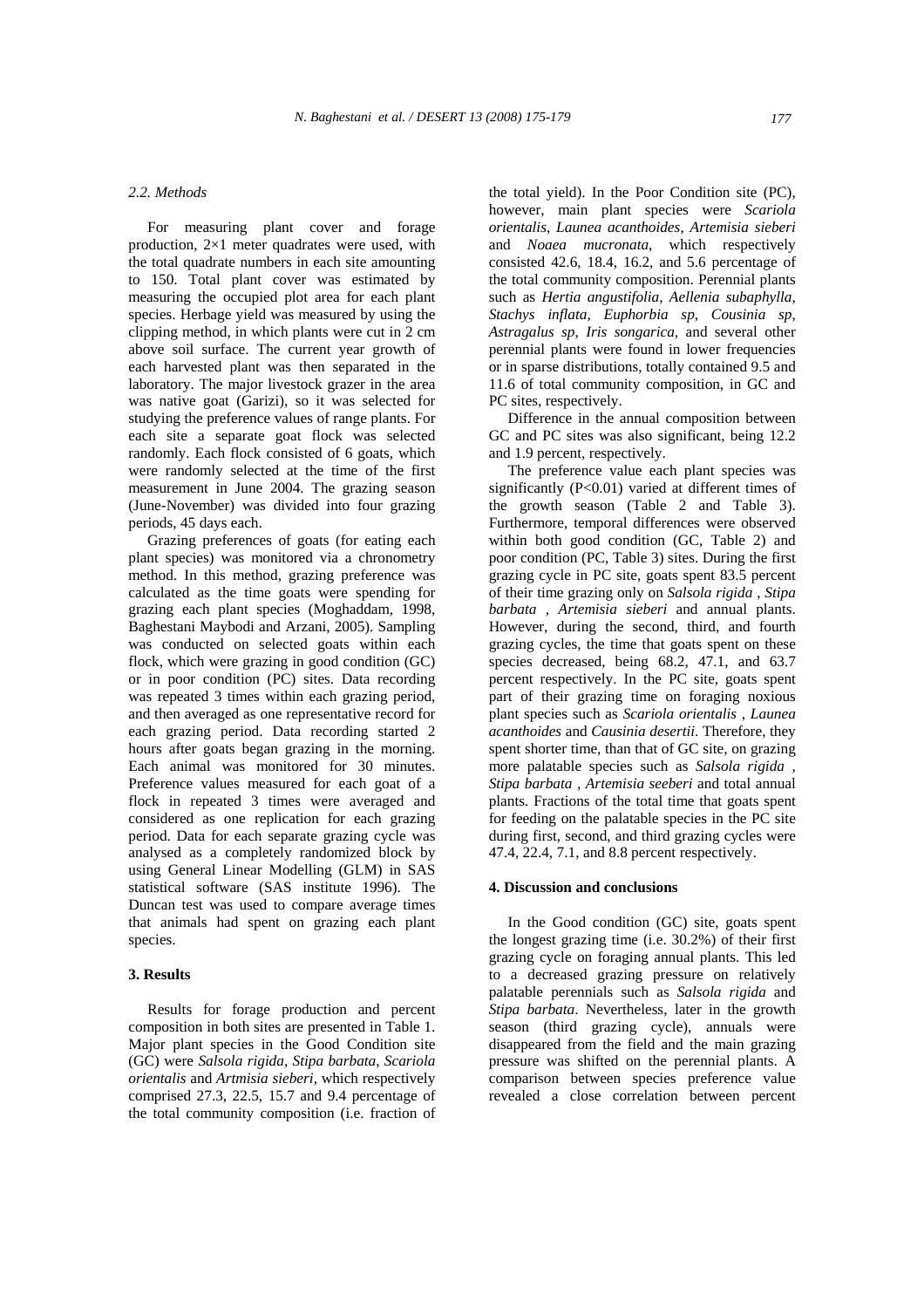| Table 2. Relative preference of Garizi goat for grazing the major plant species at different time periods of the grazing season, in Good |  |
|------------------------------------------------------------------------------------------------------------------------------------------|--|
| Condition (GC) site. Data of each column show fraction of time (in percent) t                                                            |  |
| hat goats spent to graze each plant                                                                                                      |  |

| $0 - 45$          | 45-90             | 90-135            | 135-180                                                     | Whole season<br>July-November                                            |
|-------------------|-------------------|-------------------|-------------------------------------------------------------|--------------------------------------------------------------------------|
| 30.2 <sup>a</sup> | $22.6^{\rm b}$    | 3.0 <sup>bc</sup> | $0.2^{\text{f}}$                                            | 14.0 <sup>c</sup>                                                        |
| 36.0 <sup>a</sup> | 28.6 <sup>a</sup> | 32.2 <sup>a</sup> | 24.9 <sup>b</sup>                                           | 30.4 <sup>a</sup>                                                        |
| 0.7 <sup>c</sup>  | 2.3 <sup>e</sup>  | 2.5 <sup>bc</sup> | $6.5$ $\degree$                                             | 3.0 <sup>de</sup>                                                        |
| 16.6 <sup>b</sup> | 14.7 <sup>c</sup> | $9.4^{b}$         | 5.1 <sup>cd</sup>                                           | $11.5^\circ$                                                             |
| 0.5 <sup>c</sup>  | 0.3 <sup>e</sup>  | 1.2 <sup>c</sup>  | 4.1 <sup>cde</sup>                                          | 1.5 <sup>e</sup>                                                         |
| 0.8 <sup>c</sup>  | $13.1$ $\degree$  |                   | 0.7 <sup>ef</sup>                                           | 5.6 <sup>d</sup>                                                         |
| 3.7 <sup>c</sup>  | $2.1^{\circ}$     |                   |                                                             | 3.4 <sup>de</sup>                                                        |
| 0.5 <sup>c</sup>  | 2.9 <sup>e</sup>  | 2.3 <sup>bc</sup> | $0.2$ <sup>f</sup>                                          | 1.5 <sup>e</sup>                                                         |
| 1.1 <sup>c</sup>  | 2.0 <sup>e</sup>  | $0.1$ $\degree$   | 0.0 <sup>f</sup>                                            | 0.8 <sup>e</sup>                                                         |
| $0.0^\circ$       | 1.7 <sup>e</sup>  | $0.1^\circ$       | 0.0 <sup>f</sup>                                            | 0.5 <sup>e</sup>                                                         |
| 0.0 <sup>c</sup>  | 0.1 <sup>e</sup>  | $0.1^\circ$       | $0.0^{\,6}$                                                 | 0.1 <sup>e</sup>                                                         |
| 0.0 <sup>c</sup>  | 1.1 <sup>e</sup>  | 1.8 <sup>bc</sup> | 0.0 <sup>t</sup>                                            | 0.7 <sup>e</sup>                                                         |
| 0.0 <sup>c</sup>  | 0.0 <sup>e</sup>  | $0.2$ $\degree$   | $0.3^{\text{t}}$                                            | 0.1 <sup>e</sup>                                                         |
| 0.0 <sup>c</sup>  | 0.0 <sup>e</sup>  | 0.1 <sup>c</sup>  | $0.1^{\text{f}}$                                            | 0.1 <sup>e</sup>                                                         |
| $4.1^\circ$       | 0.3 <sup>e</sup>  |                   |                                                             | $2.3$ <sup>de</sup>                                                      |
|                   | 8.2 <sup>d</sup>  | 34.3 <sup>a</sup> | 50.0 <sup>a</sup>                                           | 24.6 <sup>b</sup>                                                        |
|                   | 6.0 <sup>bc</sup> |                   | 7.9 <sup>bc</sup><br>2.3 <sup>bc</sup><br>2.6 <sup>bc</sup> | 5.4 <sup>cd</sup><br>$2.4$ <sup>def</sup><br>$\sim$ $\sim$ $\sim$ $\sim$ |

Significant differences between means are compared by the Duncan (P<0.05) test and shown by alphabetic letters.

Table 3. Relative preference of Garizi goat for grazing the major plant species at different time periods of the grazing season, in Poor Condition (PC) site. Data of each column shows fraction of time (in percent) that goats spent to graze each plant.

| Days Plant names    | $0 - 45$            | $45-90$            | 90-135            | 135-180           | Whole season         |
|---------------------|---------------------|--------------------|-------------------|-------------------|----------------------|
|                     |                     |                    |                   |                   | July-November        |
| Annuals             | 23.5 <sup>a</sup>   | 5.4 <sup>bcd</sup> | 0.8 <sup>c</sup>  | 0.4 <sup>d</sup>  | 7.6 <sup>cd</sup>    |
| Salsola rigida      | 5.1 <sup>cd</sup>   | $9.5^{b}$          | 1.2 <sup>c</sup>  | 2.0 <sup>d</sup>  | $4.4$ <sup>def</sup> |
| Artemisia sieberi   | 6.1 <sup>cd</sup>   | 2.7 <sup>cd</sup>  | $2.7^{\circ}$     | 5.0 <sup>d</sup>  | 4.1 $^{\rm ef}$      |
| Stipa barbata       | 12.7 <sup>bc</sup>  | 4.8 <sup>bcd</sup> | $2.4^\circ$       | 1.4 <sup>d</sup>  | $5.3$ <sup>cde</sup> |
| Noaea mucronata     | 2.0 <sup>d</sup>    | 1.0 <sup>cd</sup>  | 0.3 <sup>c</sup>  | 2.0 <sup>d</sup>  | $1.3$ fg             |
| Scariola orientalis | 2.3 <sup>d</sup>    | 31.6 <sup>a</sup>  | 26.0 <sup>a</sup> | 2.2 <sup>d</sup>  | $15.5^{b}$           |
| Launaea acantodes   | $4.4^{\rm d}$       | 4.2 <sup>bcd</sup> | 12.6 <sup>b</sup> | 9.9 <sup>c</sup>  | 7.8 <sup>c</sup>     |
| Cousinia sp.        | $5.2$ <sup>cd</sup> | 9.7 <sup>b</sup>   | 12.7 <sup>b</sup> | 33.0 $b$          | 15.2 <sup>b</sup>    |
| Astragalus spp.     | 15.9 <sup>b</sup>   | 4.0 <sup>bcd</sup> | 0.9 <sup>c</sup>  | 1.1 <sup>d</sup>  | $5.5$ <sup>cde</sup> |
| Iris songarica      | 0.0 <sup>d</sup>    | 9.9 <sup>b</sup>   | 3.4 <sup>c</sup>  | 0.3 <sup>d</sup>  | 3.4 <sup>ef</sup>    |
| Hertia angustifolia | 0.0 <sup>d</sup>    | 0.0 <sup>d</sup>   | $0.4\degree$      | 0.1 <sup>d</sup>  | 0.1 <sup>g</sup>     |
| Aellenia subaphyla  | 1.1 <sup>d</sup>    | 3.1 <sup>cd</sup>  | $0.0 \degree$     | 1.6 <sup>d</sup>  | $1.4$ <sup>fg</sup>  |
| Stachys inflata     | 0.3 <sup>d</sup>    | 1.5 <sup>cd</sup>  | 2.7 <sup>c</sup>  | 1.9 <sup>d</sup>  | $1.6$ <sup>fg</sup>  |
| Euphorbia           | 0.0 <sup>d</sup>    | 0.0 <sup>d</sup>   | 0.0 <sup>c</sup>  | 0.0 <sup>d</sup>  | 0.0 <sup>g</sup>     |
| Other perennials    | 6.8 <sup>cd</sup>   | 5.9 <sup>bcd</sup> | $3.3^\circ$       | 1.0 <sup>d</sup>  | $4.3$ ef             |
| litter              | 14.7 <sup>b</sup>   | 6.8 <sup>bc</sup>  | 30.5 <sup>a</sup> | 38.2 <sup>a</sup> | 22.5 <sup>a</sup>    |

Significant differences between means are compared by the Duncan (P<0.05) test and shown by alphabetic letters

composition of annuals in the community and their preference value for goats. In another separate study in the same area, Baghestani-Maybodi and Arzani (2005) also reported an increase in the preference value of annual plants as a result of increasing their presence.

 Another interesting result of this experiment was the unique role of litter as a source of livestock fodder in dry areas. We found that the importance of litter in animal diet increases from early towards the late days of the grazing season. Weathering together with the sporadic rainfalls (during autumn and winter) softens the coarse parts of the litter and makes them more palatable for the grazing livestock (Baghestani Maybodi and Arzani 2005). In the third and fourth grazing

cycles of this study, goats spent 50 and 38.2 percent of their time for grazing litter in GC and PC sites, respectively. Valentine (1990) has also reported that rain, snow, or morning dew soften the dry and coarse litters of plants and increase their preference value for animals.

 Our results also emphasize the importance of fodder produced by semi-shrub *Artemisia sieberi,*  which is a dominant species in the vast areas of dry rangelands in Iran. In the early stages of growth (April to mid-October) preference value of *Artemisia* is so low for Garizi goat that this species gained one of the lowest preference values within the plant communities of both GC and PC sites. At this period, goats spent more time for grazing the noxious spiny shrubs such as *Scariola*